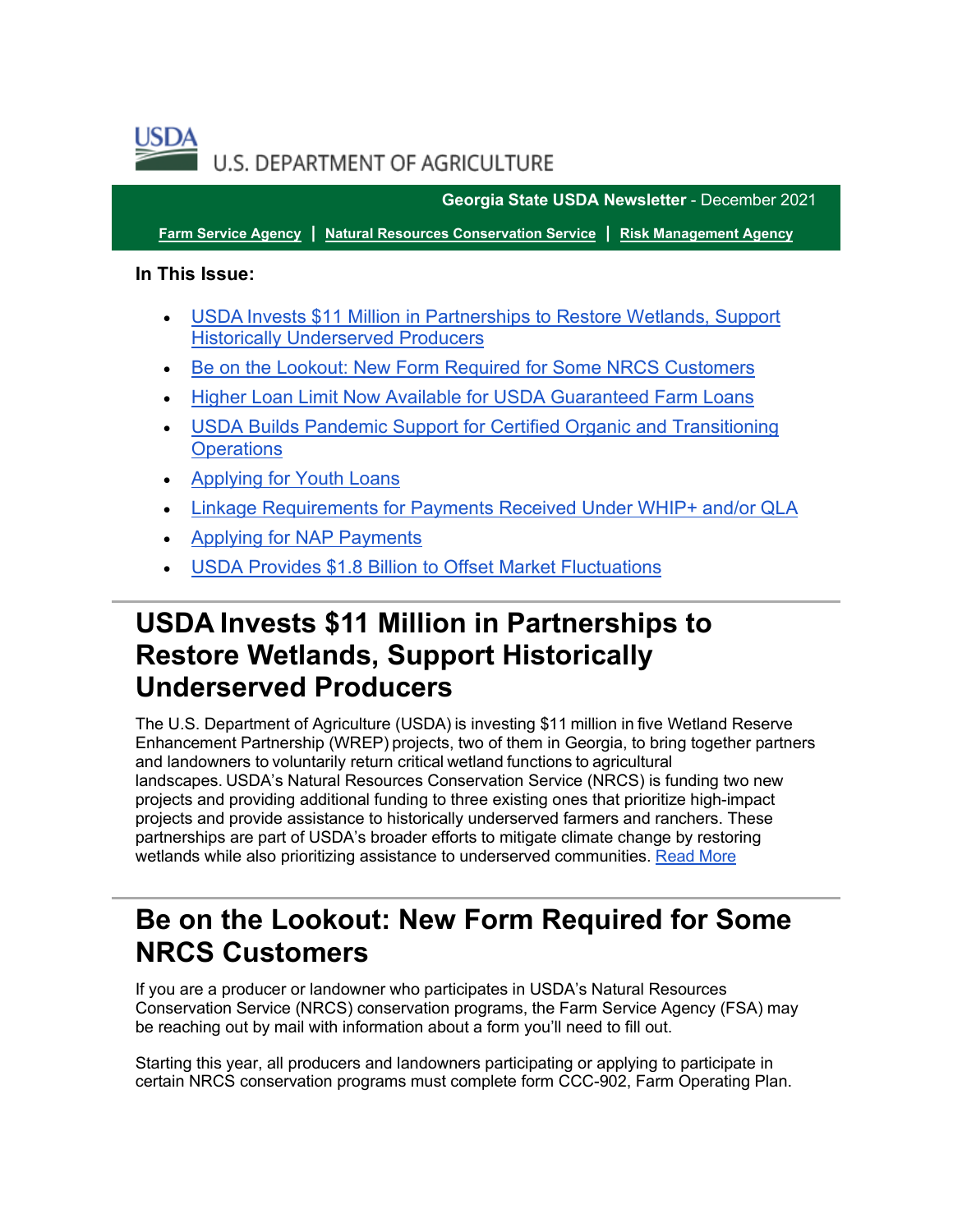Historically, to participate in these programs, legal entities could file either the CCC-901, Member Information or the CCC-902, while individuals were not specifically required to file the CCC-902 with FSA. Now, to ensure FSA and NRCS are properly determining payment eligibility and maximum payment limitations, all customers must have a CCC-902 on file to establish eligibility.

These changes will not affect participants who already have a Form CCC-902 with a "determined" status recorded with FSA. Customers that do not have a CCC-902 on file with FSA will be sent a letter in the mail in the coming weeks with detailed information on what is needed and how to file the form. The letter requests that the form be completed within 30 days of receiving the letter.

For added convenience, USDA is offering options for remote or in-person submission of the CCC-902. Fiscal year 2021 was considered a transition year to ensure all NRCS program participants can meet this updated filing requirement. Now that we are in FY 2022, if form CCC-902 is not on file your payments may be impacted.

We can help: NRCS and FSA staff are available at [USDA Service Centers](https://offices.sc.egov.usda.gov/locator/app?utm_medium=email&utm_source=govdelivery) nationwide to provide information and assistance to walk you through meeting this filing requirement. For more information, see the [NRCS National Bulletin 300](https://directives.sc.egov.usda.gov/viewerFS.aspx?hid=45889&utm_medium=email&utm_source=govdelivery)-21-7 or [FSA Notice PL](https://gcc02.safelinks.protection.outlook.com/?url=https%3A%2F%2Fwww.fsa.usda.gov%2FInternet%2FFSA_Notice%2Fpl_293.pdf%3Futm_medium%3Demail%26utm_source%3Dgovdelivery&data=04%7C01%7C%7C5da9cf925d9448b4ae1808d9bfde0060%7Ced5b36e701ee4ebc867ee03cfa0d4697%7C0%7C0%7C637751782481079510%7CUnknown%7CTWFpbGZsb3d8eyJWIjoiMC4wLjAwMDAiLCJQIjoiV2luMzIiLCJBTiI6Ik1haWwiLCJXVCI6Mn0%3D%7C3000&sdata=XLSyZKeEK5ciaaoWbsv0pABYU3XlYR9lQDfooGUbNKs%3D&reserved=0)-293.

## <span id="page-1-0"></span>**Higher Loan Limit Now Available for USDA Guaranteed Farm Loans**

The U.S. Department of Agriculture (USDA) announced a higher loan limit will be available for borrowers seeking a guaranteed farm loan starting Oct. 1, 2021, from \$1.776 million to \$1.825 million.

FSA farm loans offer access to funding for a wide range of producer needs, from securing land to financing the purchase of equipment. Guaranteed loans are financed and serviced by commercial lenders. FSA provides up to a 95% guarantee against possible financial loss of principal and interest. Guaranteed loans can be used for both farm ownership and operating purposes.

In fiscal year 2021, FSA saw continued strong demand for guaranteed loans. FSA obligated more than \$3.4 billion in guaranteed farm ownership and operating loans. This includes nearly \$1.2 billion for beginning farmers. The number of guaranteed borrowers has grown by 10% to more than 38,750 farmers and ranchers over the last decade. FSA expects the increasing demand for farm loans to continue into fiscal year 2022.

### **Disaster Set-Aside Extension**

USDA has additional support available to producers given the recent outbreaks of the COVID-19 Delta variant and has extended the availability of COVID-19 Disaster Set-Aside (DSA) for installments due through Jan. 31, 2022. In addition, FSA will permit a second DSA for COVID-19 and a second DSA for natural disasters for those who had an initial COVID-19 DSA. Requests for a COVID-19 DSA or a second DSA must be received no later than May 1, 2022.

Last year, FSA broadened the use of the DSA. Normally used in the wake of natural disasters, the DSA can now allow farmers with USDA farm loans who are affected by COVID-19 and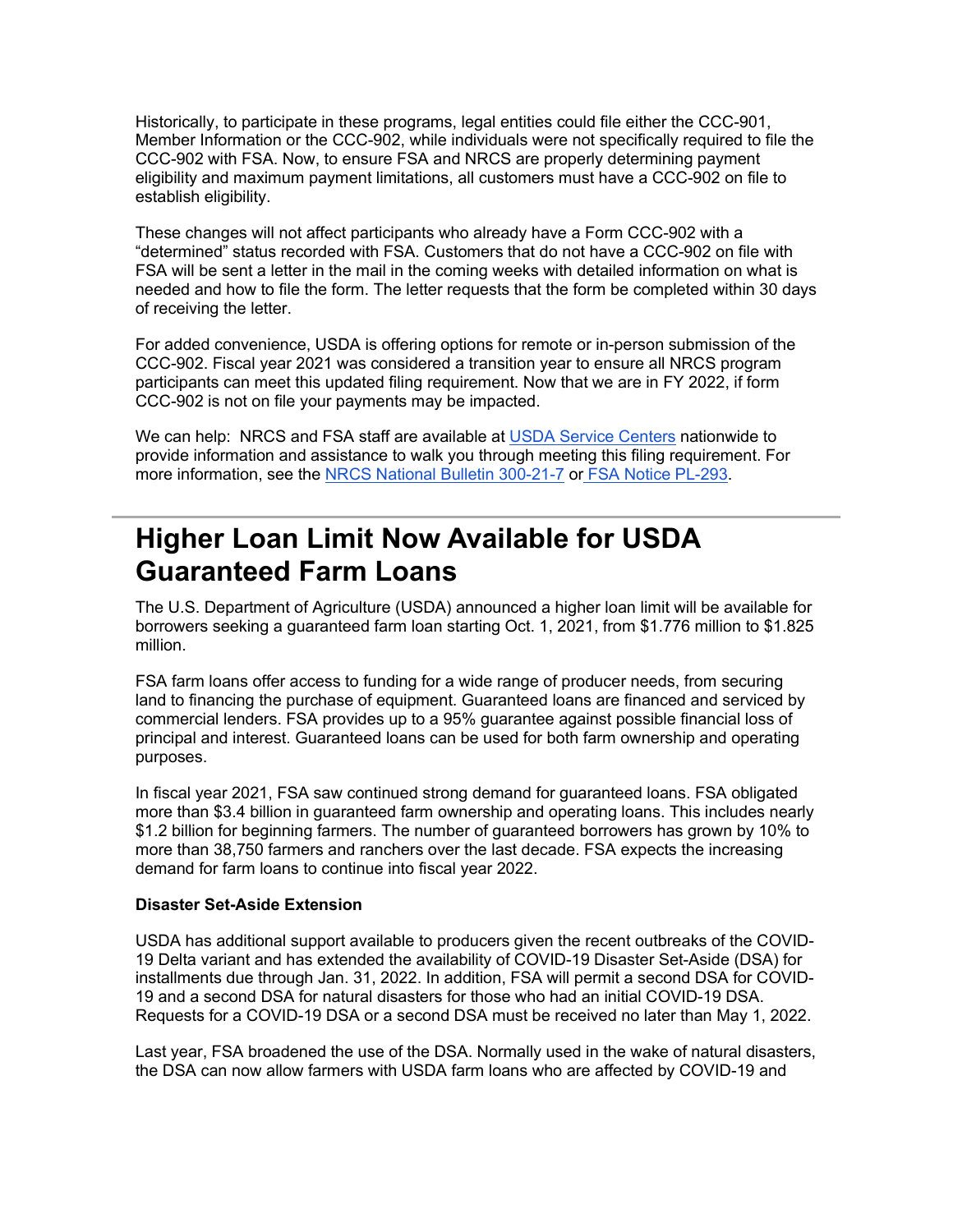determined to be eligible, to have their next payment set aside. The set-aside payment's due date is moved to the final maturity date of the loan or extended up to twelve months in the case of an annual operating loan. Any principal set-aside will continue to accrue interest until it is repaid. This will improve the borrower's cashflow in the current production cycle.

### **More Information**

Producers can explore available options on all FSA loan options at [fsa.usda.gov](https://gcc02.safelinks.protection.outlook.com/?url=https%3A%2F%2Fwww.fsa.usda.gov%2F%3Futm_medium%3Demail%26utm_source%3Dgovdelivery&data=04%7C01%7C%7C5da9cf925d9448b4ae1808d9bfde0060%7Ced5b36e701ee4ebc867ee03cfa0d4697%7C0%7C0%7C637751782481079510%7CUnknown%7CTWFpbGZsb3d8eyJWIjoiMC4wLjAwMDAiLCJQIjoiV2luMzIiLCJBTiI6Ik1haWwiLCJXVCI6Mn0%3D%7C3000&sdata=p6yrn3NFTBJXTOt%2FPDFk8ogApYXS5okbc6JRgfRDRII%3D&reserved=0) or by contacting their [local USDA Service Center.](https://www.farmers.gov/working-with-us/service-center-locator?utm_medium=email&utm_source=govdelivery) Service Center staff continue to work with agricultural producers via phone, email, and other digital tools. Because of the pandemic, some [USDA Service Centers](http://www.farmers.gov/service-locator?utm_medium=email&utm_source=govdelivery) are open to limited visitors. Contact your Service Center to set up an in-person or phone appointment. Additionally, more information related to USDA's response and relief for producers can be found at [farmers.gov/coronavirus.](https://www.farmers.gov/coronavirus?utm_medium=email&utm_source=govdelivery)

## <span id="page-2-0"></span>**USDA Builds Pandemic Support for Certified Organic and Transitioning Operations**

The U.S. Department of Agriculture (USDA) will provide pandemic assistance to cover certification and education expenses to agricultural producers who are certified organic or transitioning to organic. USDA will make \$20 million available through the new [Organic and](https://www.farmers.gov/pandemic-assistance/otecp?utm_medium=email&utm_source=govdelivery)  [Transitional Education and Certification Program \(OTECP\)](https://www.farmers.gov/pandemic-assistance/otecp?utm_medium=email&utm_source=govdelivery) as part of USDA's broader [Pandemic Assistance for Producers](https://www.farmers.gov/coronavirus/pandemic-assistance?utm_medium=email&utm_source=govdelivery) initiative, which provides new, broader and more equitable opportunities for farmers, ranchers and producers.

During the COVID-19 pandemic, certified organic and transitional operations faced challenges due to loss of markets, and increased costs and labor shortages, in addition to costs related to obtaining or renewing their organic certification, which producers and handlers of conventionally grown commodities do not incur. Transitional operations also faced the financial challenge of implementing practices required to obtain organic certification without being able to obtain the premium prices normally received for certified organic commodities.

### **Eligible Expenses**

OTECP funding is provided through the Coronavirus Aid, Relief, and Economic Security Act (CARES Act). Certified operations and transitional operations may apply for OTECP for eligible expenses paid during the 2020, 2021 and 2022 fiscal years. For each year, OTECP covers 25% of a certified operation's eligible certification expenses, up to \$250 per certification category (crop, livestock, wild crop, handling and State Organic Program fee). This includes application fees, inspection fees, USDA organic certification costs, state organic program fees and more.

Crop and livestock operations transitioning to organic production may be eligible for 75% of a transitional operation's eligible expenses, up to \$750, for each year. This includes fees charged by a certifying agent or consultant for pre-certification inspections and development of an organic system plan.

For both certified operations and transitional operations, OTECP covers 75% of the registration fees, up to \$200, per year, for educational events that include content related to organic production and handling in order to assist operations in increasing their knowledge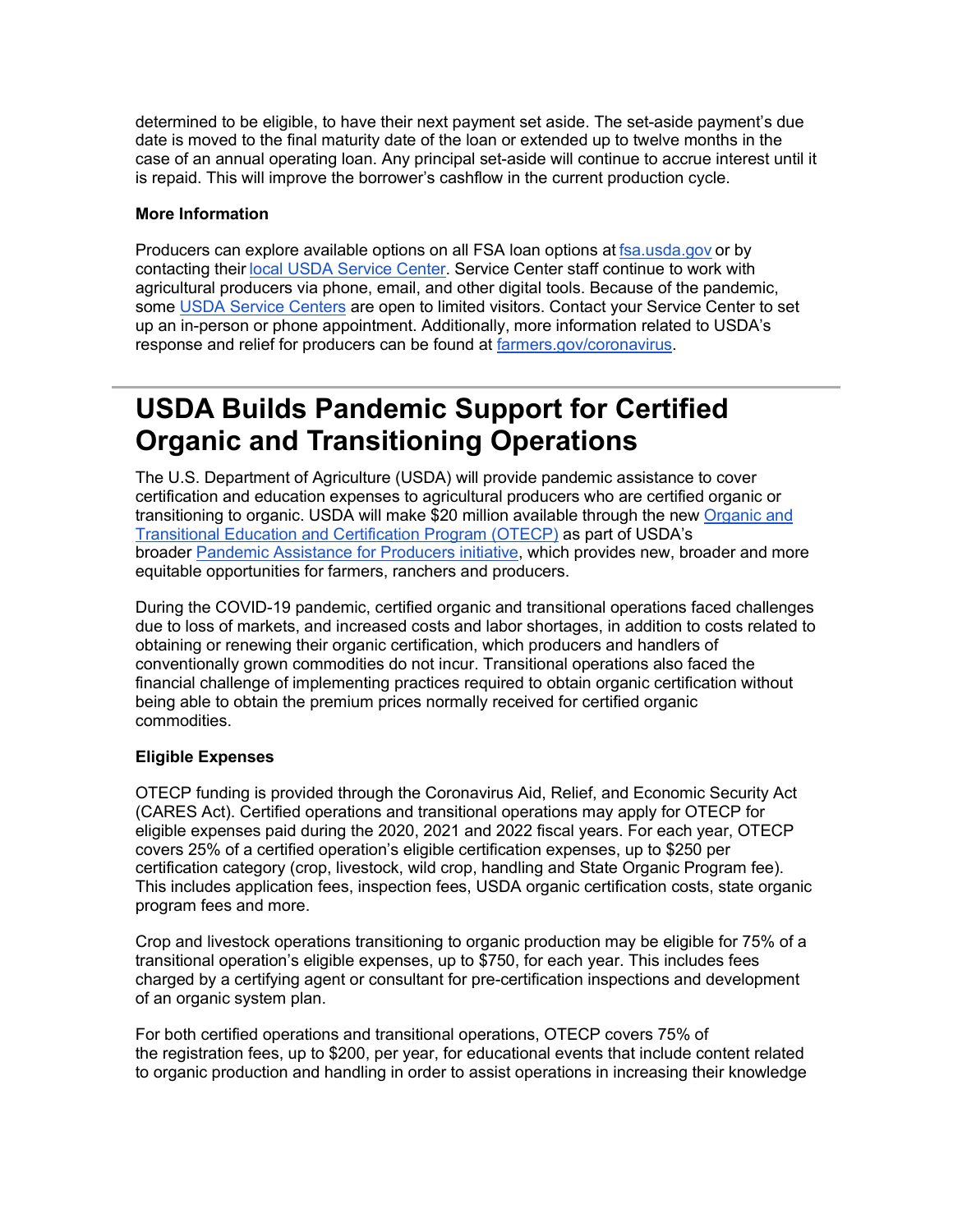of production and marketing practices that can improve their operations, increase resilience and expand available marketing opportunities. Additionally, both certified and transitional operations may be eligible for 75% of the expense of soil testing required under the National Organic Program (NOP) to document micronutrient deficiency, not to exceed \$100 per year.

### **Applying for Assistance**

Signup for 2020 and 2021 OTECP will be Nov. 8, 2021, through Jan. 7, 2022. Producers apply through their local Farm Service Agency (FSA) office and can also obtain one-on-one support with applications by calling 877-508-8364. Visit [farmers.gov/otecp](https://www.farmers.gov/pandemic-assistance/otecp?utm_medium=email&utm_source=govdelivery) to learn more.

# <span id="page-3-0"></span>**Applying for Youth Loans**

The Farm Service Agency (FSA) makes loans to youth to establish and operate agricultural income-producing projects in connection with 4-H clubs, FFA and other agricultural groups. Projects must be planned and operated with the help of the organization advisor, produce sufficient income to repay the loan and provide the youth with practical business and educational experience. The maximum loan amount is \$5,000.

### **Youth Loan Eligibility Requirements:**

- 1. Be a citizen of the United States (which includes Puerto Rico, the Virgin Islands, Guam, American Samoa, the Commonwealth of the Northern Mariana Islands) or a legal resident alien
- 2. Be 10 years to 20 years of age
- 3. Comply with FSA's general eligibility requirements
- 4. Be unable to get a loan from other sources
- 5. Conduct a modest income-producing project in a supervised program of work as outlined above
- 6. Demonstrate capability of planning, managing and operating the project under guidance and assistance from a project advisor. The project supervisor must recommend the youth loan applicant, along with providing adequate supervision.

## <span id="page-3-1"></span>**Linkage Requirements for Payments Received Under WHIP+ and/or QLA**

If you received a payment under the Wildfires and Hurricanes Indemnity Program+ (WHIP+) or the Quality Loss Adjustment Program (QLA) for crop production and/or quality losses occurring in 2018, 2019, or 2020 crop years, you are required to meet linkage requirements by obtaining federal crop insurance or Non-Insured Crop Disaster Assistance Program (NAP) coverage at the 60/100 level, or higher, for both the 2022 and 2023 crop years.

When applying for WHIP+ or QLA, form FSA-895 (Crop Insurance and/or NAP Coverage Agreement) was submitted acknowledging the requirement to obtain federal crop insurance, if available, or NAP coverage if federal crop insurance is not available. The coverage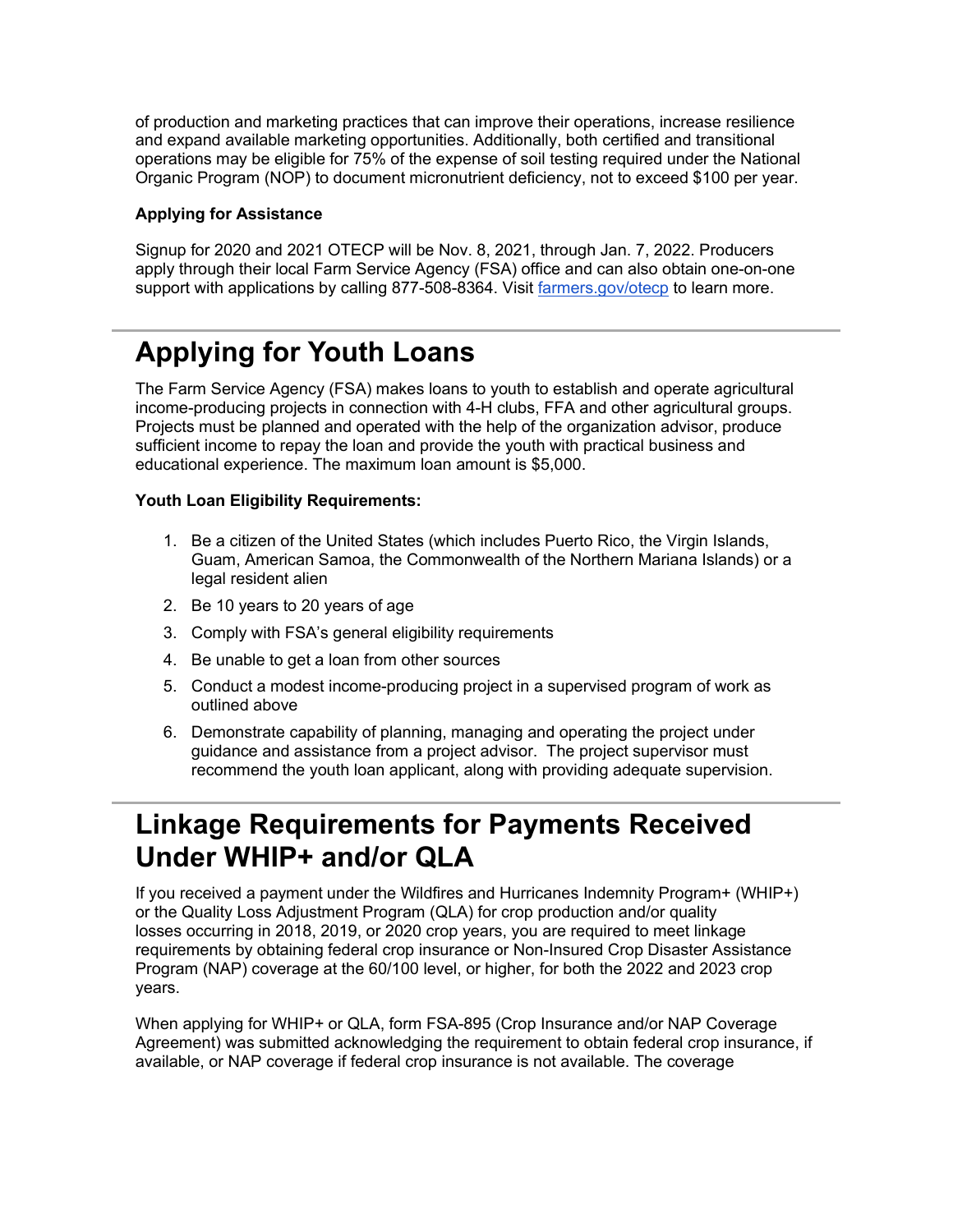requirement is applicable to the physical location county of the crop that received WHIP+ and/or QLA benefits.

Producers should not delay contacting their federal crop insurance agent or local county FSA Office to inquire about coverage options, as **failure to obtain the applicable coverage by the sales/application closing date will result in the required refund of WHIP+ benefits received on the applicable crop, plus interest.** You can determine if crops are eligible for federal crop insurance or NAP by [visiting the RMA website.](https://gcc02.safelinks.protection.outlook.com/?url=https%3A%2F%2Fwebapp.rma.usda.gov%2Fapps%2FActuarialInformationBrowser2018%2FCropCriteria.aspx%3Futm_medium%3Demail%26utm_source%3Dgovdelivery&data=04%7C01%7C%7C5da9cf925d9448b4ae1808d9bfde0060%7Ced5b36e701ee4ebc867ee03cfa0d4697%7C0%7C0%7C637751782481079510%7CUnknown%7CTWFpbGZsb3d8eyJWIjoiMC4wLjAwMDAiLCJQIjoiV2luMzIiLCJBTiI6Ik1haWwiLCJXVCI6Mn0%3D%7C3000&sdata=txRhgEZOBJyDtGE1nQGkLUA8K%2BMC5kuE0zwi6lKr9yk%3D&reserved=0)

For more information, contact your local USDA Service Center or visit [fsa.usda.gov.](https://gcc02.safelinks.protection.outlook.com/?url=http%3A%2F%2Fwww.fsa.usda.gov%2F%3Futm_medium%3Demail%26utm_source%3Dgovdelivery&data=04%7C01%7C%7C5da9cf925d9448b4ae1808d9bfde0060%7Ced5b36e701ee4ebc867ee03cfa0d4697%7C0%7C0%7C637751782481079510%7CUnknown%7CTWFpbGZsb3d8eyJWIjoiMC4wLjAwMDAiLCJQIjoiV2luMzIiLCJBTiI6Ik1haWwiLCJXVCI6Mn0%3D%7C3000&sdata=pNfzaFRksFDCivIpcPgy6543MZy8a6%2FpI%2B3XxBOCSyo%3D&reserved=0)

# <span id="page-4-0"></span>**Applying for NAP Payments**

The Noninsured Crop Disaster Assistance Program (NAP) provides financial assistance to you for crops that aren't eligible for crop insurance to protect against lower yields or crops unable to be planted due to natural disasters including freeze, hail, excessive moisture, excessive wind or hurricanes, flood, excessive heat and qualifying drought (includes native grass for grazing), among others.

In order to participate, you must obtain NAP coverage for the crop year by the applicable deadline using form CCC-471 "Application for Coverage" and pay the service fee. Application closing dates vary by crop. Producers are also required to submit an acceptable crop acreage report. Additionally, NAP participants must provide:

- The quantity of all harvested production of the crop in which the producer held an interest during the crop year
- The disposition of the harvested crop, such as whether it is marketable, unmarketable, salvaged or used differently than intended
- Acceptable crop production records (when requested by FSA)

Producers who fail to report acreage and production information for NAP-covered crops could see reduced or zero NAP assistance. These reports are used to calculate the approved yield.

If your NAP-covered crops are affected by a natural disaster, notify your FSA office by completing Part B of form CCC-576 "Notice of Loss and Application for Payment." This must be completed within 15 calendar days of the occurrence of the disaster or when losses become apparent or 15 days of the final harvest date. For hand-harvested crops and certain perishable crops, you must notify FSA within 72 hours of when a loss becomes apparent.

To receive benefits, you must also complete Parts D, E, F and G of the CCC-576 "Notice of Loss and Application for Payment" within 60 days of the last day of coverage for the crop year for any NAP covered crops. The CCC-576 requires acceptable appraisal information. Producers must provide evidence of production and note whether the crop was marketable, unmarketable, salvaged or used differently than intended.

Eligible crops must be commercially produced agricultural commodities for which crop insurance is not available, including perennial grass forage and grazing crops, fruits, vegetables, mushrooms, floriculture, ornamental nursery, aquaculture, turf grass, ginseng, honey, syrup, bioenergy, and industrial crops.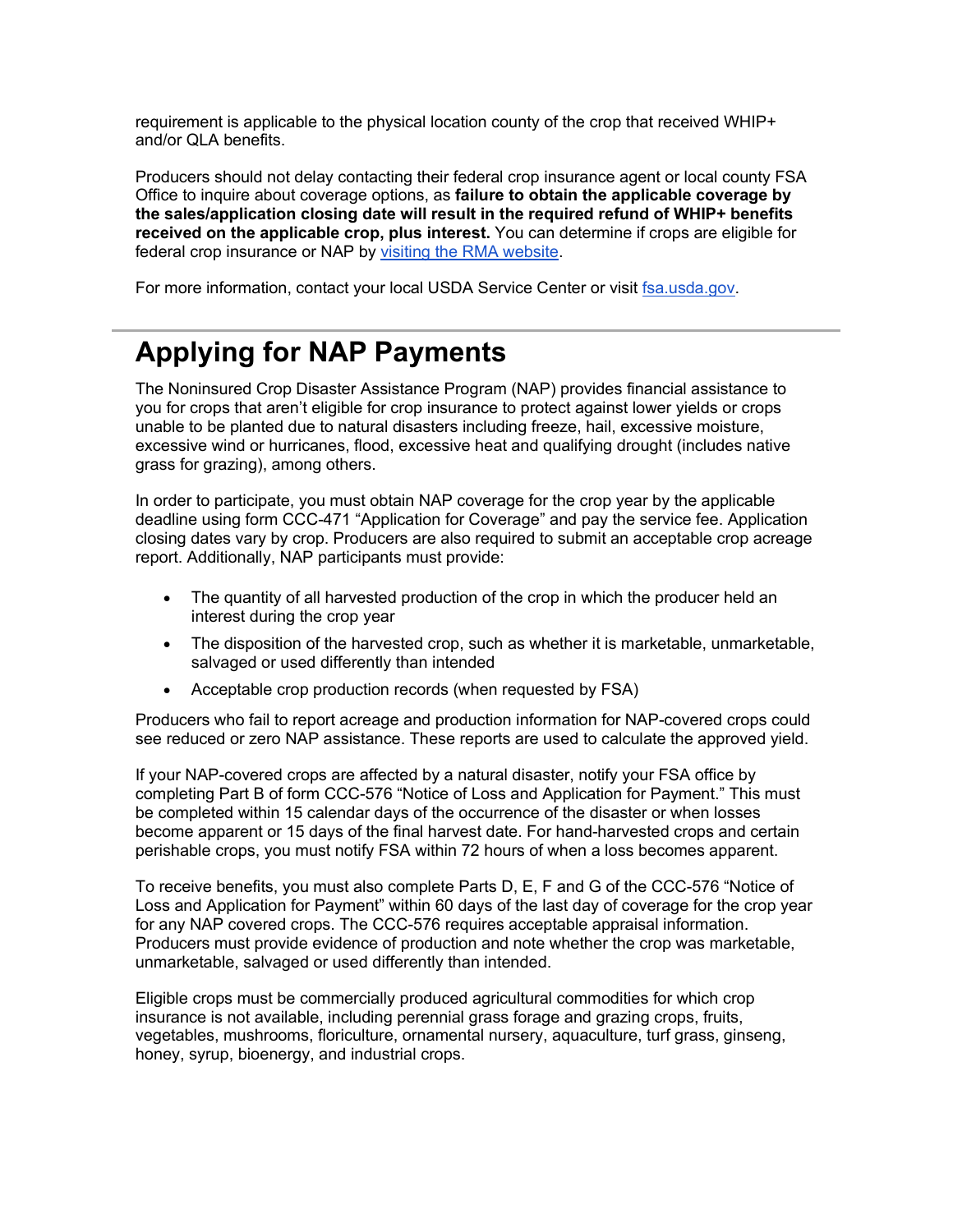For more information on NAP, contact your local USDA service center or visit [fsa.usda.gov/nap.](https://gcc02.safelinks.protection.outlook.com/?url=http%3A%2F%2Fwww.fsa.usda.gov%2Fnap%3Futm_medium%3Demail%26utm_source%3Dgovdelivery&data=04%7C01%7C%7C5da9cf925d9448b4ae1808d9bfde0060%7Ced5b36e701ee4ebc867ee03cfa0d4697%7C0%7C0%7C637751782481079510%7CUnknown%7CTWFpbGZsb3d8eyJWIjoiMC4wLjAwMDAiLCJQIjoiV2luMzIiLCJBTiI6Ik1haWwiLCJXVCI6Mn0%3D%7C3000&sdata=Ng1xXQKI7h2N29gvcdxwSVPcTzg%2Ft1zt78b1f8C2WQQ%3D&reserved=0)

## <span id="page-5-0"></span>**USDA Provides \$1.8 Billion to Offset Market Fluctuations**

The U.S. Department of Agriculture (USDA) is in the process of issuing \$1.8 billion in payments to agricultural producers who enrolled in the Agriculture Risk Coverage (ARC) and Price Loss Coverage (PLC) programs for the 2020 crop year.  These payments provide critical support to help mitigate fluctuations in either revenue or prices for certain crops. These two USDA safety-net programs help producers of certain crops build back better after facing the impacts of COVID-19 and other challenges.  

In addition, USDA's Farm Service Agency (FSA) is encouraging producers to contact their local USDA Service Centers to make or change elections and to enroll for 2022 ARC or PLC, providing future protections against market fluctuations. The election and enrollment period opened on Oct. 18, 2021 and runs through March 15, 2022. 

### **By the Numbers**

More than 1.7 million contracts were signed in 2019.  In 2020, producers signed nearly 1.8 million ARC or PLC contracts, and 251 million out of 273 million base acres were enrolled in the programs.  In 2021, signed contracts surpassed 1.8 million. 

Since the ARC and PLC were authorized by the 2014 Farm Bill and reauthorized by the 2018 Farm Bill, these safety-net programs have paid out more than \$32.5 billion to producers of covered commodities. 

### **2022 Elections and Enrollment**

Producers can elect coverage and enroll in ARC-CO or PLC, which are both crop-by-crop, or ARC-IC, which is for the entire farm. Although election changes for 2022 are optional, producers must enroll through a signed contract each year. Also, if a producer has a multiyear contract on the farm and makes an election change for 2022, it will be necessary to sign a new contract.   

If an election is not submitted by the deadline of March 15, 2022, the election remains the same as the 2021 election for crops on the farm.  Farm owners cannot enroll in either program unless they have a share interest in the farm.    

Covered commodities include barley, canola, large and small chickpeas, corn, crambe, flaxseed, grain sorghum, lentils, mustard seed, oats, peanuts, dry peas, rapeseed, long grain rice, medium and short grain rice, safflower seed, seed cotton, sesame, soybeans, sunflower seed, and wheat.   

#### **Web-Based Decision Tools**

In partnership with USDA, the University of Illinois and Texas A&M University offer web-based decision tools to assist producers in making informed, educated decisions using crop data specific to their respective farming operations. Tools include: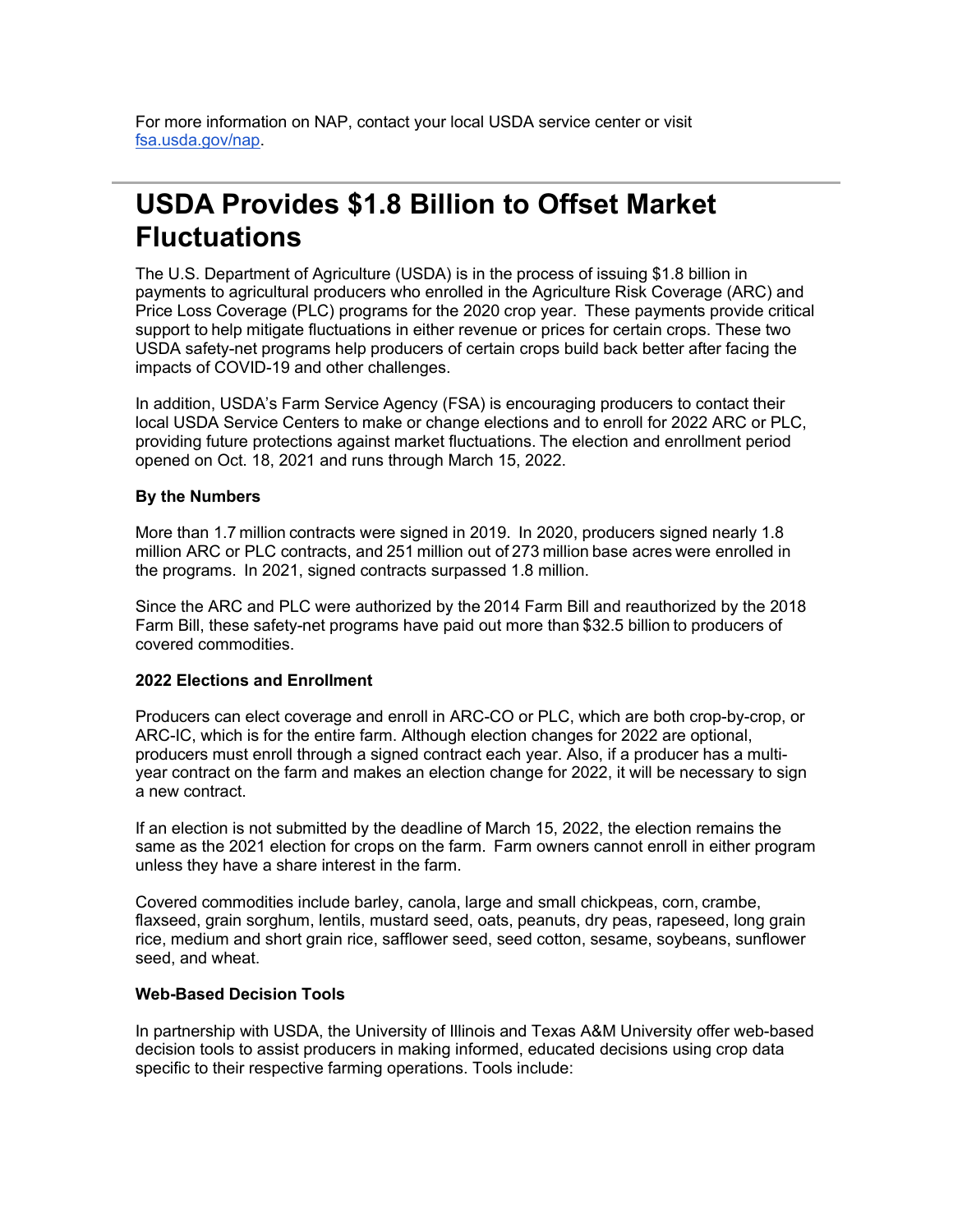- Gardner-[farmdoc Payment Calculator,](https://gcc02.safelinks.protection.outlook.com/?url=https%3A%2F%2Ffarmdocdaily.illinois.edu%2F2019%2F08%2Fintroducing-the-gardner-farmdoc-payment-calculator.html%2522%2520%2Ft%2520%2522_blank%3Futm_medium%3Demail%26utm_source%3Dgovdelivery&data=04%7C01%7C%7C5da9cf925d9448b4ae1808d9bfde0060%7Ced5b36e701ee4ebc867ee03cfa0d4697%7C0%7C0%7C637751782481079510%7CUnknown%7CTWFpbGZsb3d8eyJWIjoiMC4wLjAwMDAiLCJQIjoiV2luMzIiLCJBTiI6Ik1haWwiLCJXVCI6Mn0%3D%7C3000&sdata=S%2FP5Sn9%2Fixjig9teWV9eMMOXaxYyijtJgIANlfAE54I%3D&reserved=0) a tool available through the University of Illinois allows producers to estimate payments for farms and counties for ARC-CO and PLC.
- [ARC and PLC Decision Tool,](https://gcc02.safelinks.protection.outlook.com/?url=https%3A%2F%2Fwww.afpc.tamu.edu%2F%3Futm_medium%3Demail%26utm_source%3Dgovdelivery&data=04%7C01%7C%7C5da9cf925d9448b4ae1808d9bfde0060%7Ced5b36e701ee4ebc867ee03cfa0d4697%7C0%7C0%7C637751782481079510%7CUnknown%7CTWFpbGZsb3d8eyJWIjoiMC4wLjAwMDAiLCJQIjoiV2luMzIiLCJBTiI6Ik1haWwiLCJXVCI6Mn0%3D%7C3000&sdata=ttXSWr9KbVxN%2BfJI1orPX%2FFWhj5LmsVWwrPCChK2hO4%3D&reserved=0) a tool available through Texas A&M tallows producers to estimate payments and yield updates and expected payments for 2022.

#### **Crop Insurance Considerations**

ARC and PLC are part of a broader safety net provided by USDA, which also includes crop insurance and marketing assistance loans.  

Producers are reminded that ARC and PLC elections and enrollments can impact eligibility for some crop insurance products.  

Producers on farms with a PLC election have the option of purchasing Supplemental Coverage Option (SCO) through their Approved Insurance Provider; however, producers on farms where ARC is the election are ineligible for SCO on their planted acres for that crop on that farm.  

Unlike SCO, the Enhanced Coverage Option (ECO) is unaffected by an ARC election.  Producers may add ECO regardless of the farm program election. 

Upland cotton farmers who choose to enroll seed cotton base acres in ARC or PLC are ineligible for the stacked income protection plan (STAX) on their planted cotton acres for that farm.   

#### **More Information**

For more information on ARC and PLC, visit the [ARC and PLC webpage](https://gcc02.safelinks.protection.outlook.com/?url=https%3A%2F%2Fwww.fsa.usda.gov%2Fprograms-and-services%2Farcplc_program%2Findex%3Futm_medium%3Demail%26utm_source%3Dgovdelivery&data=04%7C01%7C%7C5da9cf925d9448b4ae1808d9bfde0060%7Ced5b36e701ee4ebc867ee03cfa0d4697%7C0%7C0%7C637751782481079510%7CUnknown%7CTWFpbGZsb3d8eyJWIjoiMC4wLjAwMDAiLCJQIjoiV2luMzIiLCJBTiI6Ik1haWwiLCJXVCI6Mn0%3D%7C3000&sdata=paaUVXKVcP39ETZ58BYQXvwTDYWCmYMicVE40gHiJQU%3D&reserved=0) or contact your local [USDA Service Center.](http://www.farmers.gov/service-locator?utm_medium=email&utm_source=govdelivery) 



355 E Hancock Avenue Athens, GA 30601

Phone: 706-546-2266 Fax: 855-409-5735

**State Executive Director Farm Service Agency**

Arthur L. Tripp, Jr: 706-546-2266 [Arthur.tripp@usda.gov](mailto:Arthur.tripp@usda.gov)

**State Conservationist Natural Resources Conservation Service**